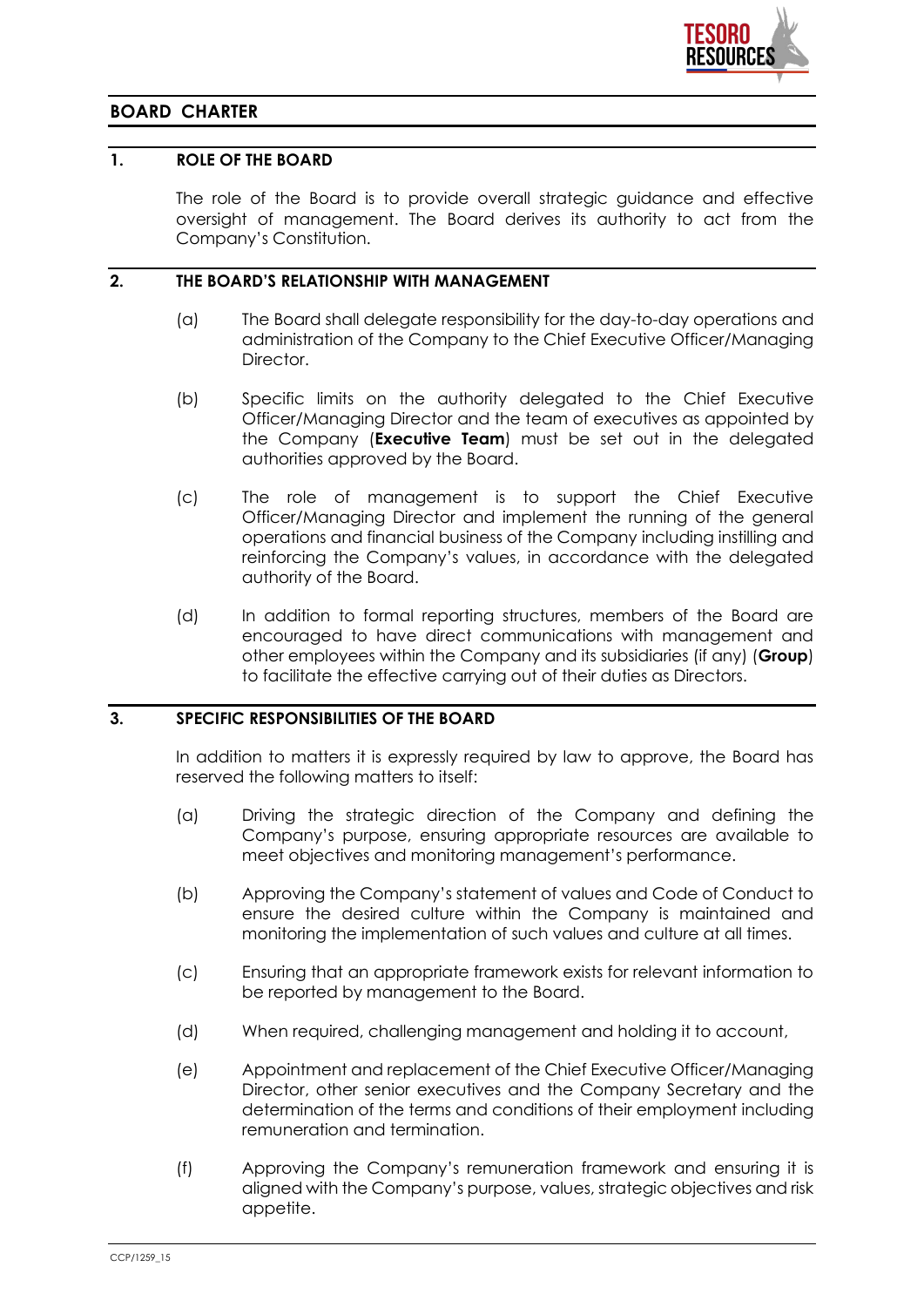- (g) Monitoring the timeliness and effectiveness of reporting to shareholders.
- (h) Reviewing and ratifying systems of audit, risk management (for both financial and non-financial risk) and internal compliance and control, codes of conduct and legal compliance to minimise the possibility of the Company operating beyond acceptable risk parameters.
- (i) Approving and monitoring the progress of major capital expenditure, capital management and significant acquisitions and divestitures.
- (j) Approving and monitoring the budget and the adequacy and integrity of financial and other reporting such that the financial performance of the Company has sufficient clarity to be actively monitored.
- (k) Approving the annual, half yearly and quarterly accounts.
- (l) Approving significant changes to the organisational structure.
- (m) Approving decisions affecting the Company's capital, including determining the Company's dividend policy and declaring dividends.
- (n) Recommending to shareholders the appointment of the external auditor as and when their appointment or re-appointment is required to be approved by them (in accordance with the ASX Listing Rules if applicable).
- (o) Ensuring a high standard of corporate governance practice and regulatory compliance and promoting ethical and responsible decision making.
- (p) Procuring appropriate professional development opportunities for Directors to develop and maintain the skills and knowledge needed to perform their role as Directors effectively and to deal with new and emerging business and governance issues.

#### **4. COMPOSITION OF THE BOARD**

- (a) The Board should comprise Directors with a mix of qualifications, experience and expertise which will assist the Board in fulfilling its responsibilities, as well as assisting the Company in achieving growth and delivering value to shareholders.
- (b) In appointing new members to the Board, consideration must be given to the demonstrated ability and also future potential of the appointee to contribute to the ongoing effectiveness of the Board, to exercise sound business judgement, to commit the necessary time to fulfil the requirements of the role effectively and to contribute to the development of the strategic direction of the Company.
- (c) The composition of the Board is to be reviewed regularly against the Company's Board skills matrix prepared and maintained by the nominations committee to ensure the appropriate mix of skills and expertise is present to facilitate successful strategic direction and to deal with new and emerging business and governance issues.
- (d) Where practical, the majority of the Board should be comprised of nonexecutive Directors who can challenge management and hold them to account as well as represent the best interests of the Company and its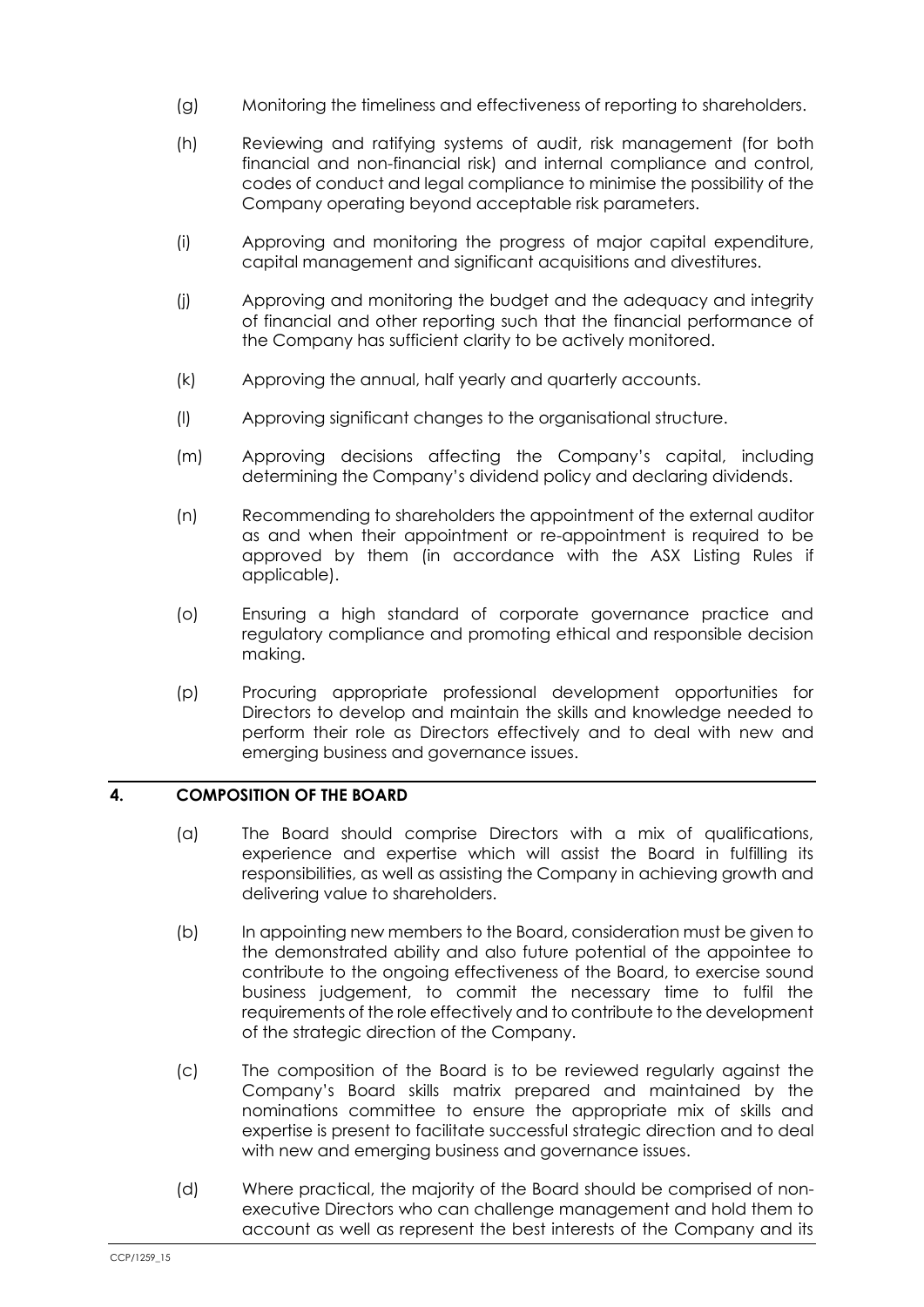shareholders as a whole rather than those of individual shareholders or interest groups. Where practical, at least 50% of the Board should be independent.

- (i) An independent Director is a director who is free of any interest, position or relationship that might influence, or reasonably be perceived to influence, in a material respect his or her capacity to bring an independent judgement to bear on issues before the Board and to act in the best interests of the Company as a whole rather than in the interests of an individual shareholder or other party.
- (ii) In considering whether a Director is independent, the Board should consider the definition of what constitutes independence as detailed in Box 2.3 of the ASX Corporate Governance Council's *Corporate Governance Principles and Recommendations 4th Edition* as set out in Annexure A (**Independence Tests**).
- (e) Prior to the Board proposing re-election of non-executive Directors, their performance will be evaluated by the remuneration and nomination committee to ensure that they continue to contribute effectively to the Board.
- (f) The Company must disclose the length of service of each Director in, or in conjunction with, its annual report (**Annual Report**).
- (g) The Company must disclose the relevant qualifications and experience of each member of the Board in, or in conjunction with, its Annual Report.

#### **5. DIRECTOR RESPONSIBILITIES**

- (a) Where a Director has an interest, position or relationship of the type described in the Independence Tests, but the Board is of the opinion that it does not compromise the independence of the Director, the Company must disclose the nature of the interest or relationship in question and an explanation of why the Board is of that opinion.
- (b) Directors must disclose their interests, positions or relationships. The independence of the Directors should be regularly assessed by the Board in light of the interests disclosed by them.
- (c) Directors are expected to bring their independent views and judgement to the Board and must declare immediately to the Board any potential or active conflicts of interest.
- (d) Directors must declare immediately to the Board, and the Board will determine whether to declare to the market, any loss of independence.
- (e) No member of the Board (other than a Managing Director) may serve for more than three years or past the third annual general meeting following their appointment, whichever is the longer, without being re-elected by the shareholders.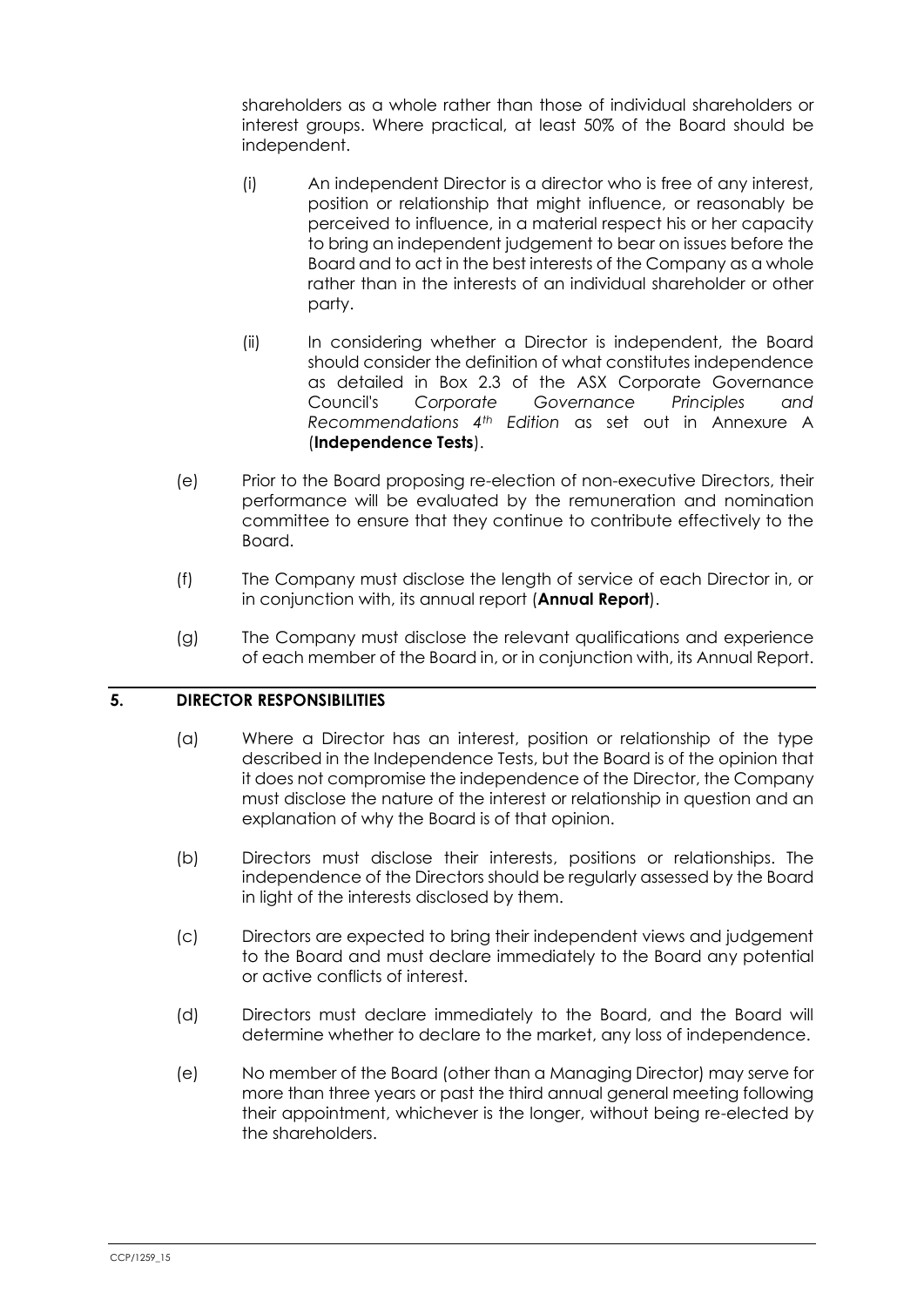## **6. THE ROLE OF THE CHAIRMAN**

- (a) The Chairman of the Board is responsible for the leadership of the Board, ensuring it is effective, setting the agenda of the Board, conducting the Board meetings, ensuring then approving that an accurate record of the minutes of Board meetings is held by the Company and conducting the shareholder meetings.
- (b) Where practical, the Chairman of the Board should be a non-executive Director. If a Chairman of the Board ceases to be an independent Director then the Board will consider appointing a lead independent Director.
- (c) Where practical, the Chief Executive Officer/Managing Director should not be the Chairman of the Board of the Company during his term as Chief Executive Officer/Managing Director or in the future.
- (d) The Chairman of the Board must be able to commit the time to discharge the role effectively.
- (e) The Chairman of the Board should facilitate the effective contribution of all Directors and promote constructive and respectful relations between Board members and management.
- (f) In the event that the Chairman of the Board is absent from a meeting of the Board then the Board shall appoint a Chairman for that meeting in an acting capacity.

## **7. BOARD COMMITTEES**

- (a) Once the Board is of a sufficient size and structure, reflecting that the Company's operations are of a sufficient magnitude, to assist the Board in fulfilling its duties, the Board must establish the following committees, each with written charters:
	- (i) audit and risk committee;
	- (ii) remuneration committee; and
	- (iii) nomination committee.
- (b) The charter of each committee must be approved by the Board and reviewed following any applicable regulatory changes.
- (c) The Board will ensure that the committees are sufficiently funded to enable them to fulfil their roles and discharge their responsibilities.
- (d) Members of committees are appointed by the Board. The Board may appoint additional Directors to committees or remove and replace members of committees by resolution.
- (e) The Company must disclose the members and Chairman of each committee in, or in conjunction with, its Annual Report.
- (f) The minutes of each committee meeting shall be provided to the Board at the next occasion the Board meets following approval of the minutes of such committee meeting.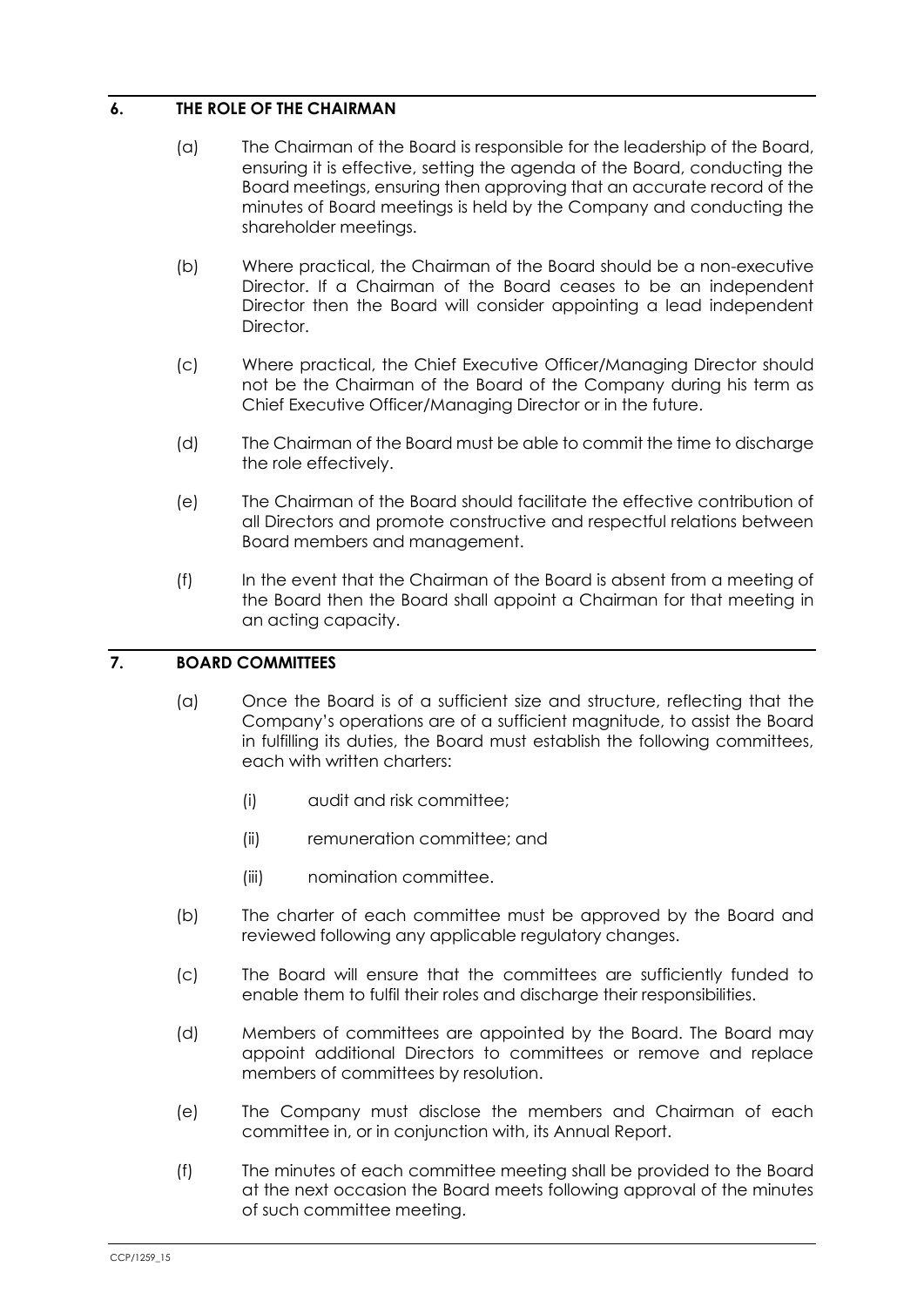- (g) The Company must disclose in, or in conjunction with, its Annual Report, in relation to each reporting period relevant to a committee, the number of times each committee met throughout the period and the individual attendances of the members at those committee meetings.
- (h) Where the Board does not consider that the Company will benefit from a particular separate committee:
	- (i) the Board must carry out the duties that would ordinarily be assigned to that committee under the written terms of reference for that committee; and
	- (ii) the Company must disclose in, or in conjunction with, its Annual Report:
		- (A) the fact a committee has not been established; or
		- (B) if an audit and risk committee has not been established, the processes the Board employs that independently verify and safeguard the integrity of its financial reporting, including the processes for the appointment and removal of the external auditor and the rotation of the audit engagement partner, and the process it employs for overseeing the Company's risk management framework.

# **8. BOARD MEETINGS**

- (a) The Directors may determine the quorum necessary for the transaction of business at a meeting, however, until otherwise determined, there must be two Directors present at a meeting to constitute a quorum.
- (b) The Board will schedule formal Board meetings at least quarterly and hold additional meetings, including by telephone, as may be required.
- (c) Non-executive Directors may confer at scheduled times without management being present.
- (d) The minutes of each Board meeting shall be prepared by the Company Secretary, approved by the Chairman of the Board and circulated to Directors after each meeting.
- (e) The Company Secretary shall ensure that the business at Board and committee meetings is accurately captured in the minutes.
- (f) The Company Secretary shall co-ordinate the timely completion and distribution of Board and committee papers for each meeting of the Board and any committee.
- (g) Minutes of meetings must be approved at the next Board meeting.
- (h) Further details regarding Board meetings are set out in the Company's Constitution.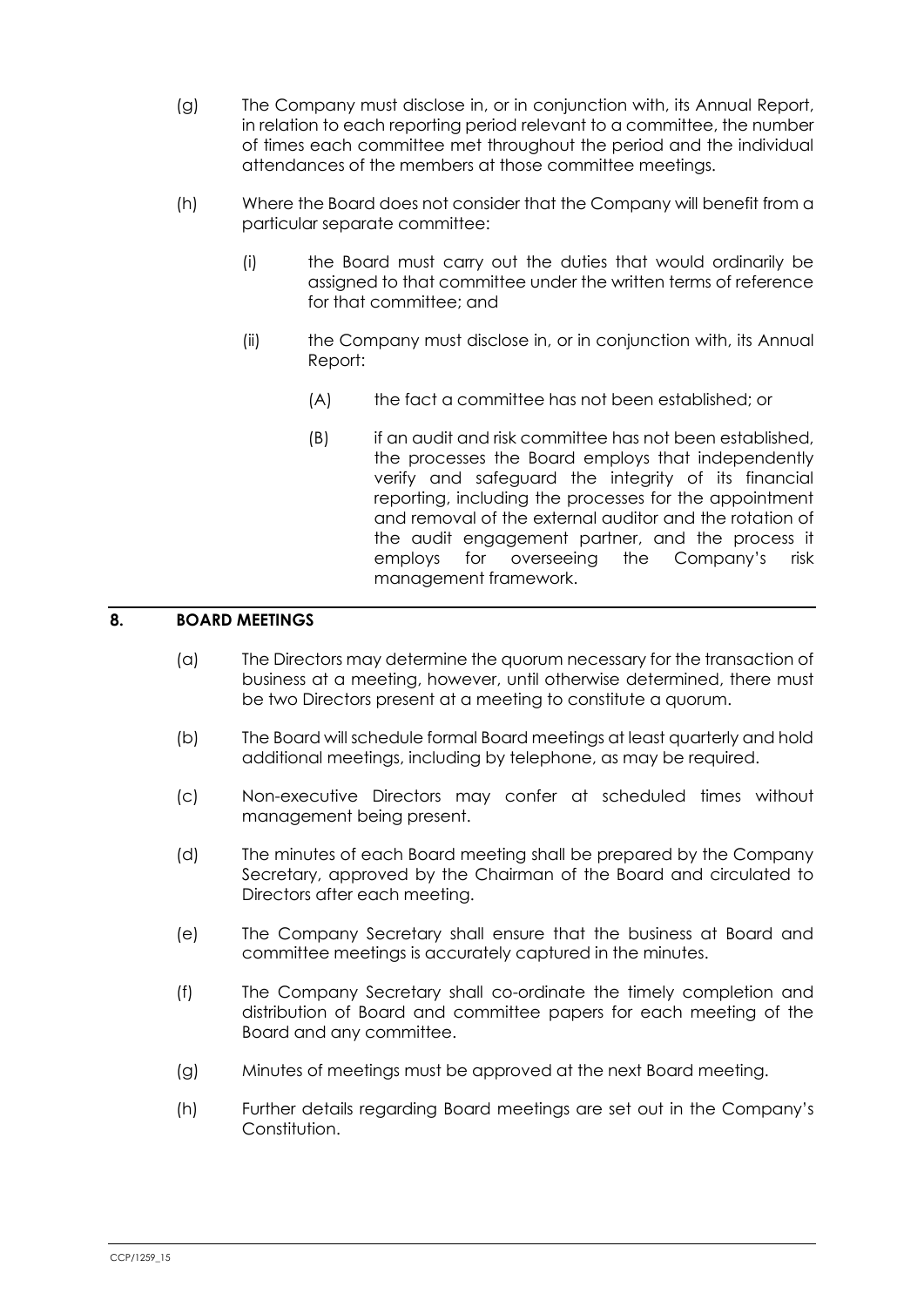## **9. THE COMPANY SECRETARY**

- (a) When requested by the Board, the Company Secretary will facilitate the flow of information of the Board, between the Board and its committees and between senior executives and non-executive Directors.
- (b) The Company Secretary is accountable directly to the Board, through the Chairman of the Board, on all matters to do with the proper functioning of the Board.
- (c) The Company Secretary is to facilitate the induction and professional development of Directors.
- (d) The Company Secretary is to facilitate and monitor the implementation of Board policies and procedures.
- (e) The Company Secretary is to provide advice to the Board on corporate governance matters, the application of the Company's Constitution, the ASX Listing Rules and applicable other laws.
- (f) All Directors have access to the advice and services provided by the Company Secretary.
- (g) The Board has the responsibility for the appointment and removal, by resolution, of the Company Secretary.

# **10. ACCESS TO ADVICE**

- (a) All Directors have unrestricted access to Company records and information except where the Board determines that such access would be adverse to the Company's interests.
- (b) All Directors will receive briefings on material developments in laws, regulations and accounting standards relevant to the Company.
- (c) All Directors may consult management and employees as required to enable them to discharge their duties as Directors.
- (d) All new Directors will be offered induction training, tailored to their existing skills, knowledge and experience, to position them to discharge their responsibilities effectively and to add value. This will include:
	- (i) having interviews with key senior executives to gain an understanding of the Company's structure, business operations, history, culture and key risks, and conducting site visits of key operations;
	- (ii) training on legal duties and responsibilities as a Director under the key legislation governing the Company and the ASX Listing Rules (including ASX's continuous and periodic reporting requirements); and
	- (iii) training on accounting matters and on the responsibilities of Directors in relation to the Company's financial statements.
- (e) The Board, committees or individual Directors may seek independent external professional advice as considered necessary at the expense of the Company, subject to prior consultation with the Chairman of the